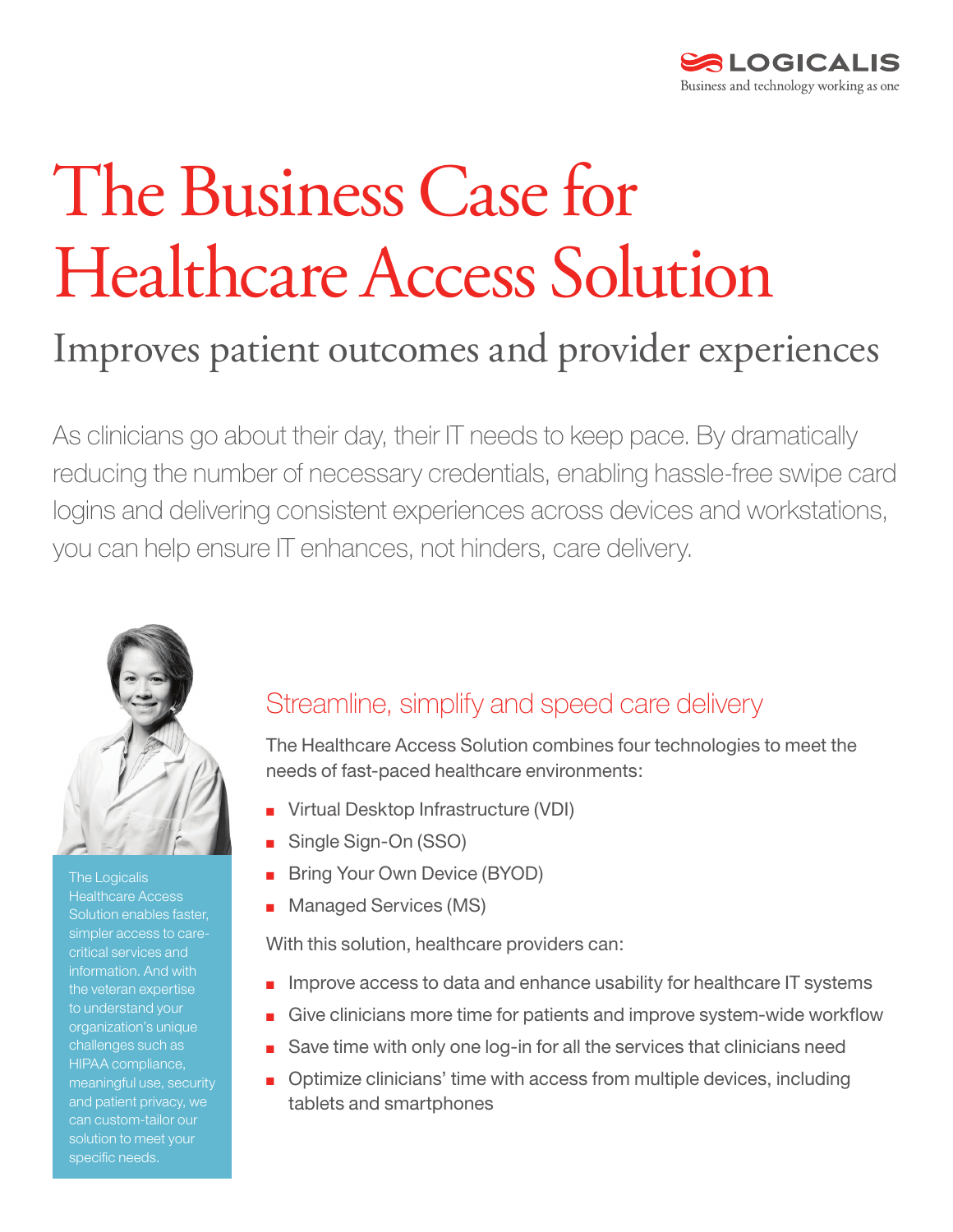As a doctor goes about her day, she uses a different device in every patient visitation room. When she logs on to each device, she's presented with a consistent desktop experience. Her applications and files can be found exactly how she left them the last time. Instead of taking time to familiarize herself with a different configuration, she's immediately ready to get to work.

### Virtual Desktop Infrastructure

#### **WHY YOU NEED IT:**

Clinicians use multiple computing devices every day. When each device presents a different user experience, it increases the time clinicians need to get familiar, locate their files and services, and prepare at each stop in their workday. That takes up more of their time, causing a poorer overall experience and decreasing care efficiency and effectiveness.

#### **WHAT IT DOES:**

With VDI, each time clinicians log on to a device, they are presented with their own personalized and familiar environment. They don't need to take time to locate (or re-locate) all their services and files—it's all just how they left it the last time.

From an IT perspective, VDI centralizes desktop services into the data center and provides both high security and high availability, especially when best practices and management principles are applied. VDI can help significantly reduce costs while improving service delivery.

#### **BENEFITS:**

- Delivers a better user experienceone hospital reduced help desk calls by 70 percent
- Reduces the amount of IT-related delays during patient care
- Simplifies system updates and patches
- Enables the rapid deployment of new applications
- Helps ensure security and privacy compliance through central management
- Reduces IT costs by replacing full desktops with thin clients

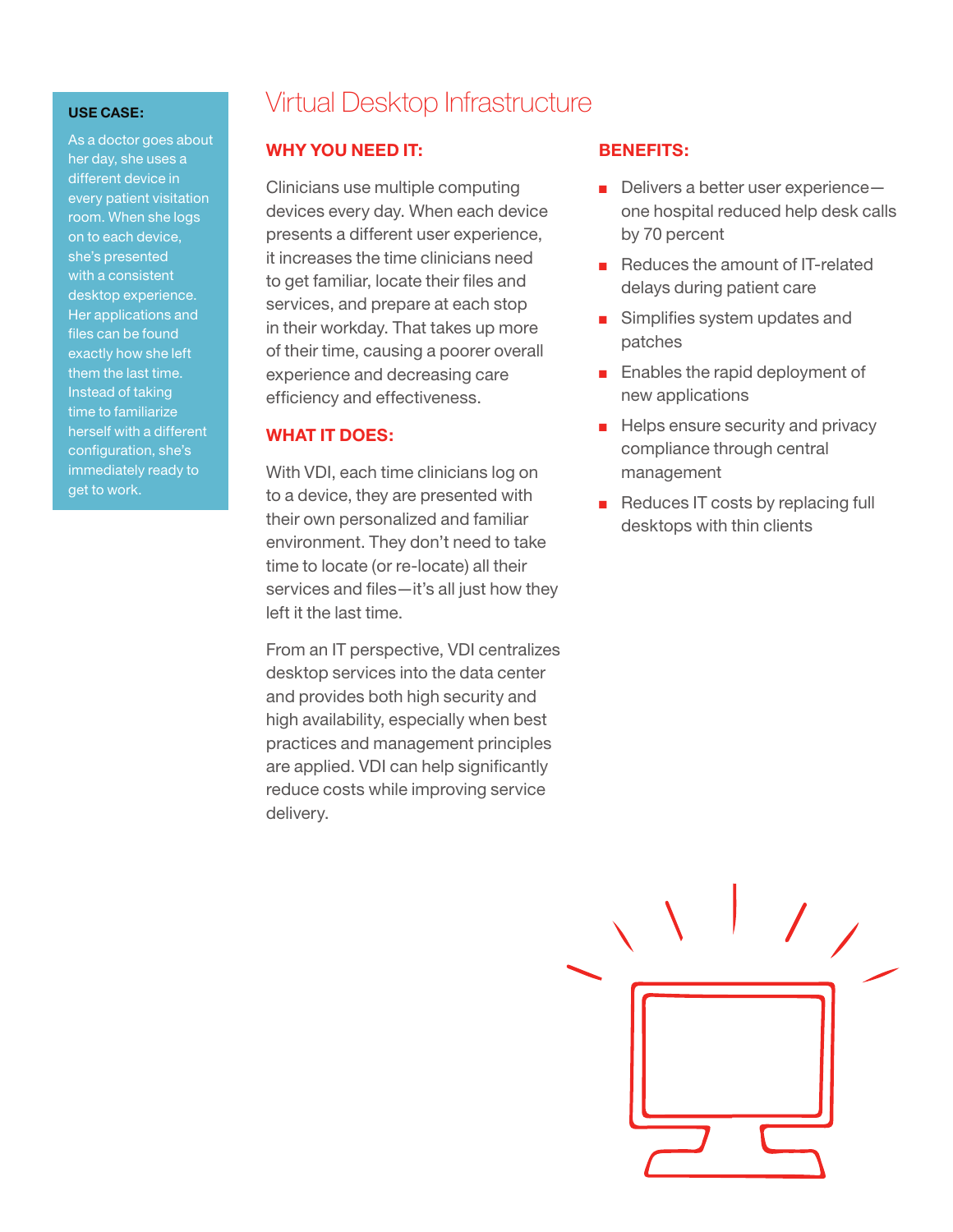As a nurse arrives at work, he taps his badge and enters his password, which is required only for the initial login. Then, as he goes about his duties, he simply taps his badge at any workstation, which both calls up his familiar VDI desktop and automatically logs him into all the applications he requires.

He's also able to simply tap to securely disconnect/ secure his session, and tap-in again at any workstation to re-access his VDI desktop and applications exactly as he had previously left them. And if he forgets to tap out, the system will end the session automatically after a preset period of inactivity.

At shared computers that may have a session that is still open, he and his colleagues can "swipe over" one another's sessions for seamless, secure and fast user switching.

# Single Sign-On

#### **WHY YOU NEED IT:**

Clinicians require fast and simple access to patient records and other information that resides within electronic health records (EHR), as well as disparate applications such as PAC systems, physician portals and others. Multiple logins to desktops and applications, compounded by secure access to each unique login on shared devices, take significant time away from patient care and increase the rate of help desk calls—especially if clinicians forget their passwords.

*Healthcare IT News* reports that, based on Gartner data, 30 percent of all help desk calls are password related<sup>1</sup>. Single Sign-On (SSO), in conjunction with VDI, reduces that number, and significantly speeds the process of securely logging into a user's unique desktop and applications. In turn, this frees time for both healthcare providers and IT department staff to focus on enhancing healthcare delivery.

#### **WHAT IT DOES:**

With proximity badge functionality added, SSO streamlines the login process so clinicians need only enter their network password once each day to access their unique VDI session and every application needed—without being required to enter additional passwords. After the initial login, users can simply tap their ID badge on the USB reader at any workstation throughout the course of their day to automatically re-access their VDI desktop and applications. If a user forgets to tap-out, SSO automates fastuser switching by allowing a second user to simply tap his badge to securely disconnect the other user's open session while simultaneously launching his own session and applications in seconds.

Enter one password a day; tap-in, tap-out and tap-over. That is all your healthcare providers need for fast, simple and secure access.

#### **BENEFITS:**

- Enhances patient care with streamlined access and security hospitals can save physicians as much as 30 minutes per day2
- Supports HIPAA compliance and security policies while improving clinician satisfaction
- Boosts IT department productivity by reducing the number of password-related service desk calls
- Helps the adoption of EHRs and meeting meaningful use requirements

#### References:

1 [www.healthcareitnews.com/blog/business-case-single-sign](http://www.healthcareitnews.com/blog/business-case-single-sign) 2 [www.microsoft.com/en-us/news/features/2013/mar13/03-](http://www.microsoft.com/en-us/news/features/2013/mar13/03-04rockford.aspx) [04rockford.aspx](http://www.microsoft.com/en-us/news/features/2013/mar13/03-04rockford.aspx)

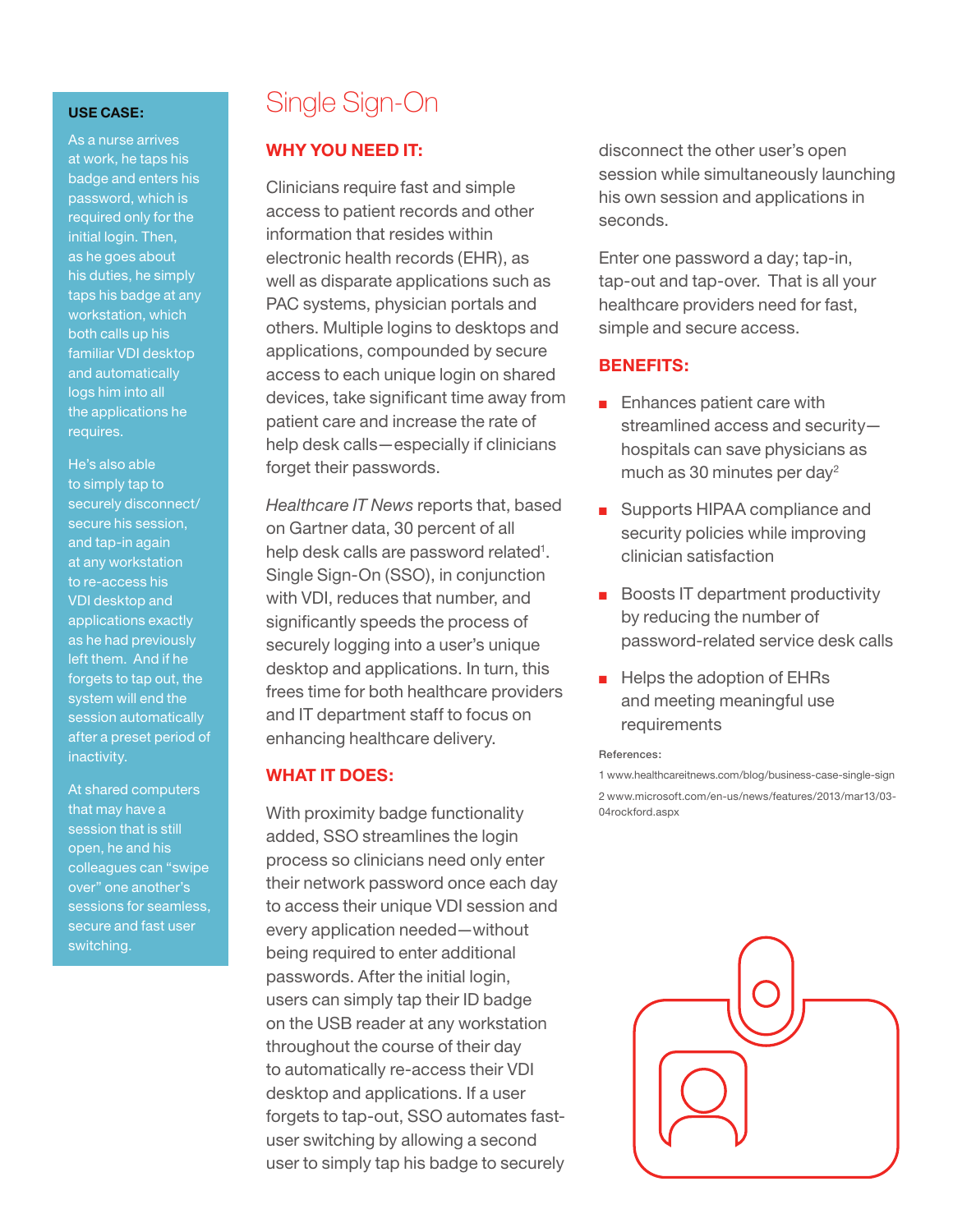Instead of relying on static charts and printouts, a doctor uses his tablet to show videos and interactive diagrams featuring relevant medical information.

Then, the doctor reviews his next patient's information on his tablet as he walks to the appointment, and quickly takes care of a just-arrived approval request before entering.

Later, when a visiting physician arrives, she simply logs into the hospital system using her own device. The IT department doesn't need to go through the hassle of deploying a hospital-owned device for her brief, infrequent visits.

## Bring Your Own Device

#### **WHY YOU NEED IT:**

For the utmost in efficiency and effectiveness, clinicians need to be able move processes along and review information, no matter if they're in their office, at a workstation or on the go.

#### **WHAT IT DOES:**

BYOD solutions empower clinicians to work using whatever device they wish, from anywhere—without risking the security of patient data. Even when on they're on the move, clinicians can access care-critical services from the device of their choosing.

To do so, BYOD solutions combine implementation strategies and best practices with proven mobility architectures to allow for fast, simple access without compromising security or IT control.

#### **BENEFITS:**

- Boosts employee satisfaction and productivity
- Increases communications with patients and internal collaboration
- Helps meet the Affordable Care Act requirement of lowering administrative costs
- Provides an alternative device to shared workstations, reducing wait times
- Reduces management burden on the IT department while speeding care
- Further mobilizes the clinical workforce, allowing them to enter and recall data on the go with personal mobile devices